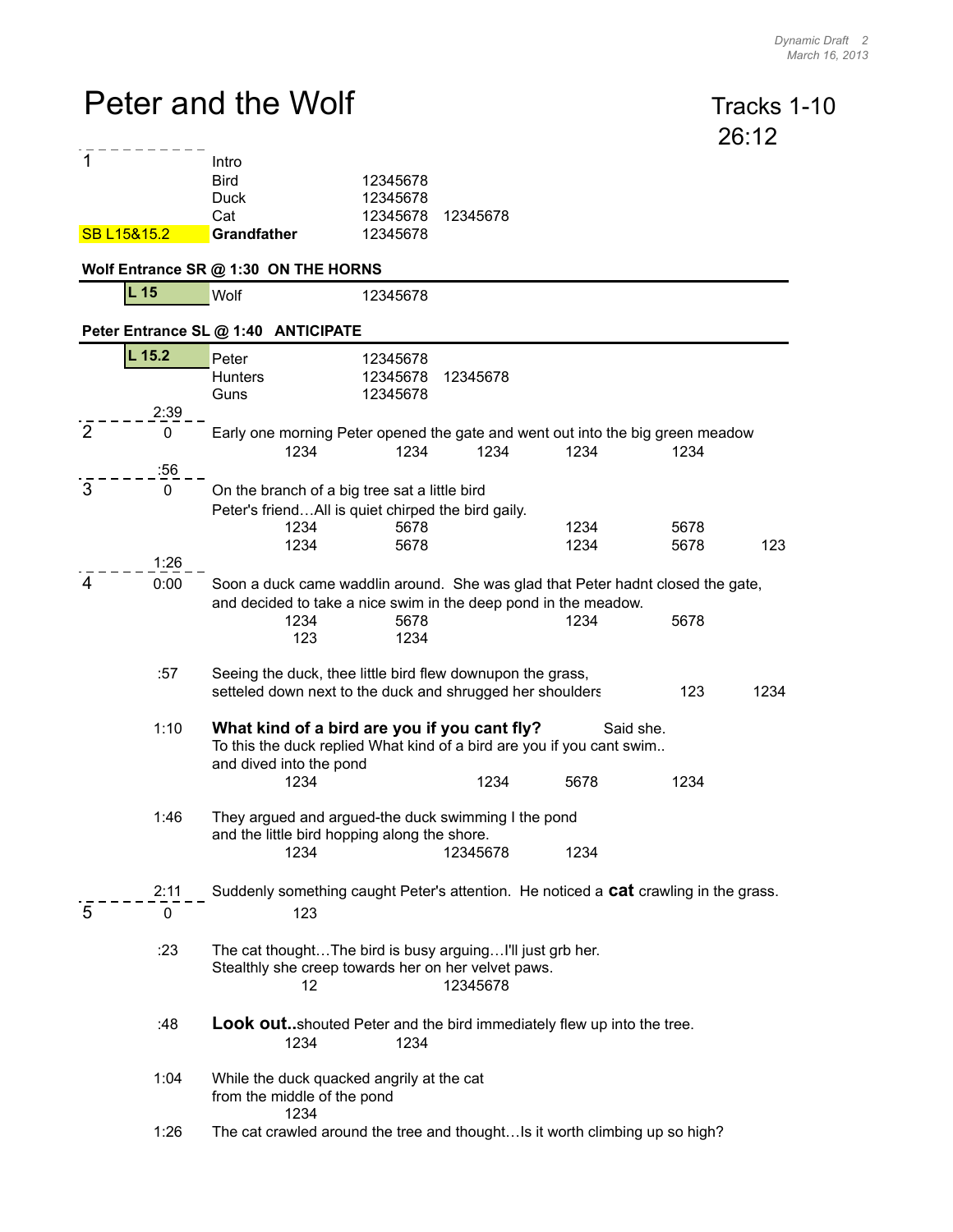|   | 1:44                           | By the time I get there, the bird will have flown away.<br>12<br>12345                                                                                                                                           |
|---|--------------------------------|------------------------------------------------------------------------------------------------------------------------------------------------------------------------------------------------------------------|
| 6 | $\mathbf{0}$                   | <b>Grandpa came out.</b> He was angry because Peter had gone to the meadow.<br>It is a dangerous place.<br>If a wolf would come out of the forest, then what would you do?<br>5678910<br>1234<br>123456789<br>1. |
|   | 1:06                           | Peter paid no attention to grandfather's words. Boys as he are not afraid of wolves.<br>1234<br>1234<br>12                                                                                                       |
|   | 1:36<br>11:05-SBL20<br>2:14    | But Grandfather took Peter by the hand, led him home and locked the gate.<br>123 1234                                                                                                                            |
|   | 0                              | No sooner had Peter gone, than a big grey wolf came out of the forest.                                                                                                                                           |
|   |                                | Wolf Entrance SR @ 11:30 -Visual                                                                                                                                                                                 |
|   | $L_{20}$<br><b>SB Feathers</b> | 1234<br>1234<br>12345                                                                                                                                                                                            |
|   | 1:03                           | In a twinkling the cat climbed up the tree.                                                                                                                                                                      |
|   | 1:25                           | The duck quacked in her excitement jumped out of the pond.<br>12345678                                                                                                                                           |
|   |                                | But no matter how hard the duck tried to run<br>She couldn't escape the wolf.<br>He was getting nearer<br>catching up with her<br>nearer                                                                         |
|   | Duck Exit SL @ 13:08           |                                                                                                                                                                                                                  |
|   |                                | Feather Explosion & Hand off feathers to Wolf                                                                                                                                                                    |
|   | 1:55<br>2:38                   | and then he got her and with one gulp swalloed her<br>and now this is how things stood; the cat was sitting on one branch,<br>1234<br>12<br>12                                                                   |
|   | 2:56                           | the bird on the other<br>not too close to the cat.<br>1234<br>12                                                                                                                                                 |
|   | 3:27                           | and the wolf walked around and around the tree looking at them with greedy eyes.<br>1234<br>$12 \overline{ }$<br>12<br>1                                                                                         |
|   | 4:13                           |                                                                                                                                                                                                                  |
| 8 | $\mathbf 0$                    | In the meantime Peter without the slightest fear stood behind the<br>closed gate watching all that was going on.<br>1234                                                                                         |
|   | :19                            | He ran home, took a strong rope and climbed up the high stone wall.<br>1234                                                                                                                                      |
|   | :28                            | One of the branches of the tree around which the wolf was<br>1234<br>walking stretched out over the wall                                                                                                         |
|   | :42                            | Grabbing hold of the branch<br>Peter lightly climbed over on to the tree                                                                                                                                         |
|   | 1:07                           | Peter said to the birdfly down and circle around the wolf's head only<br>take care that he doesn't catch you<br>1234<br>1234<br>1234                                                                             |
|   | 1:30                           | The bird almost touched the wolf's head with her wings while                                                                                                                                                     |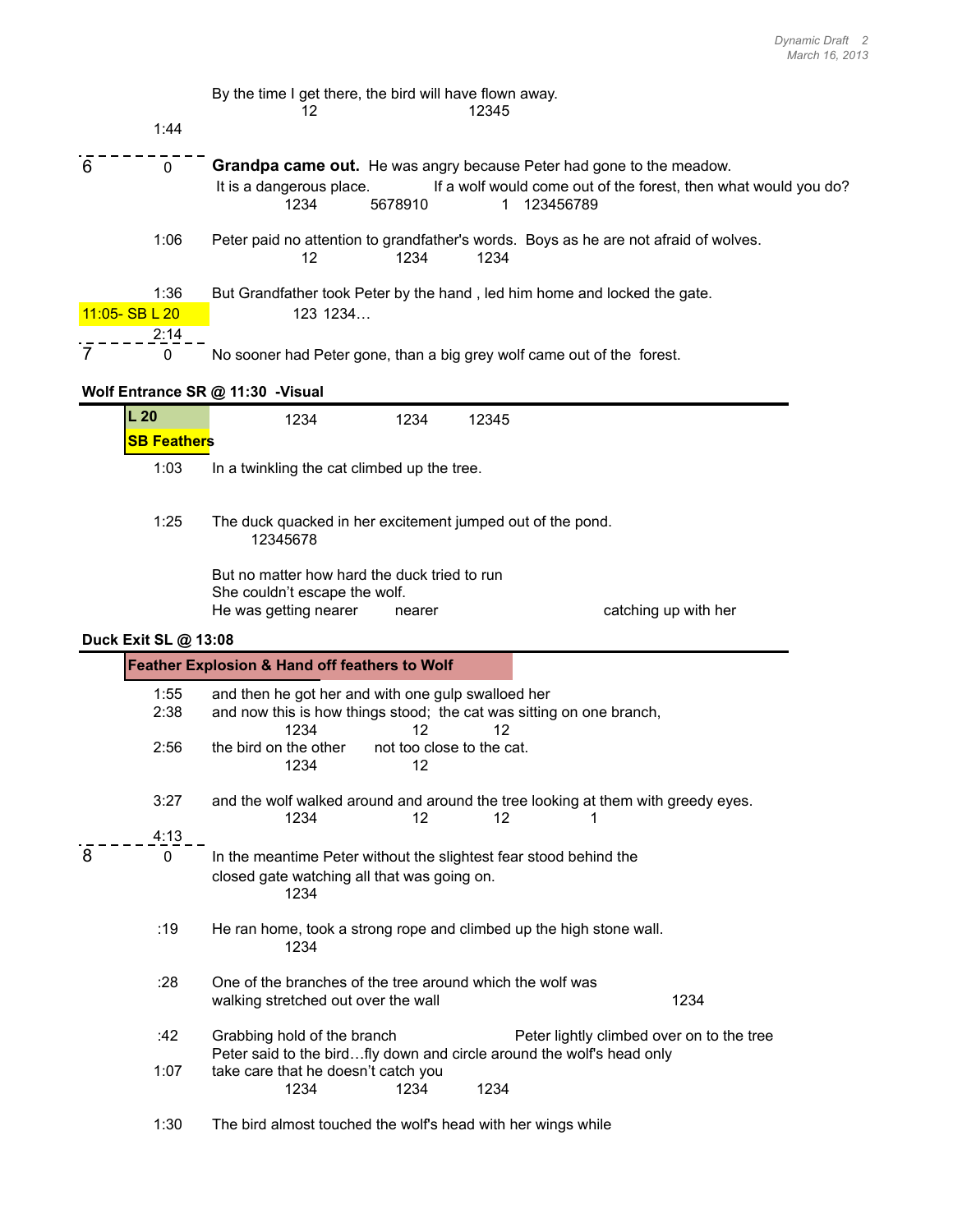the wolf snapped angrily at her from this side and that 12xx 12xx 1234 12 2:07 How the bird did worry the wolf! How he wante to catch her. But the bird was cleverer, and the wolf simply coulnt do anything about it. 2:28 xx xx xx ////// ////// x 9 0:00 Meanwhile, Peter made a lassoo and carefully letting it down **18:10**- SB L21

## **Lasso Wolf @ 18:30 (Long Fade)**

|    |                   | $10100$ $(1011)$ $1000$                                                                                                                                                          |  |  |  |  |  |  |
|----|-------------------|----------------------------------------------------------------------------------------------------------------------------------------------------------------------------------|--|--|--|--|--|--|
|    | L21               |                                                                                                                                                                                  |  |  |  |  |  |  |
|    | :18               | caught the wolf by the tail and pulled with all his might.                                                                                                                       |  |  |  |  |  |  |
|    |                   | 12<br>12                                                                                                                                                                         |  |  |  |  |  |  |
|    | :32               | Feeling himself caught, the wolf began to jump wildly trying to get loose.<br>12x<br>34x<br>56x<br>1234                                                                          |  |  |  |  |  |  |
|    | :55               | But Peter tied the other end of the rope to the tree                                                                                                                             |  |  |  |  |  |  |
|    | Birds, DL->>> UR  | 1234                                                                                                                                                                             |  |  |  |  |  |  |
|    | 1:10              | and the wolf's jumping only made the rope around his tail tighter.<br>1234x<br>1234<br>12                                                                                        |  |  |  |  |  |  |
|    | 1:36              |                                                                                                                                                                                  |  |  |  |  |  |  |
| 10 | $\mathbf 0$       | Just then                                                                                                                                                                        |  |  |  |  |  |  |
|    |                   | <b>XXXX</b><br><b>XXX</b><br>x<br>x                                                                                                                                              |  |  |  |  |  |  |
|    | :09               | the hunters came out of the woods<br><b>XXXX</b>                                                                                                                                 |  |  |  |  |  |  |
|    | :15               | following the wolf's trai and shooting as they went<br>123456789 123456789x<br>1234                                                                                              |  |  |  |  |  |  |
|    | 1:29              | But Peter sitting in the tree saidDon't shoot! Birdie and I have already caught the wolf.<br>Now help us take him to the zoo.                                                    |  |  |  |  |  |  |
|    |                   | 1234<br>1234<br>12345678<br>12345678<br>12345678<br>12                                                                                                                           |  |  |  |  |  |  |
|    | 2:15              | Imagine the triumphant procession<br>123456                                                                                                                                      |  |  |  |  |  |  |
|    | 2:31              | 12<br>Peter at the head<br>12345678<br>12345678                                                                                                                                  |  |  |  |  |  |  |
|    | 3:13              | After him the hunters leading the wolf.<br>12345678910<br>1234<br>1234<br>12345678910<br>12                                                                                      |  |  |  |  |  |  |
|    | 22:30 Mop Warning |                                                                                                                                                                                  |  |  |  |  |  |  |
|    | 4:13              | and winding up the procession, grandfather and the cat. Granfather tossed his head ???<br>Well if Peter hadnt cught the wolf? What then?<br>1234<br>1234<br>12345678<br>12345678 |  |  |  |  |  |  |
|    | 5:27              | Above them flew Birdie chirpping merily My what fine ones we are<br>Peter and I! Look what we caught.<br><sup>1234</sup> 123456789 (SB) 10111213                                 |  |  |  |  |  |  |